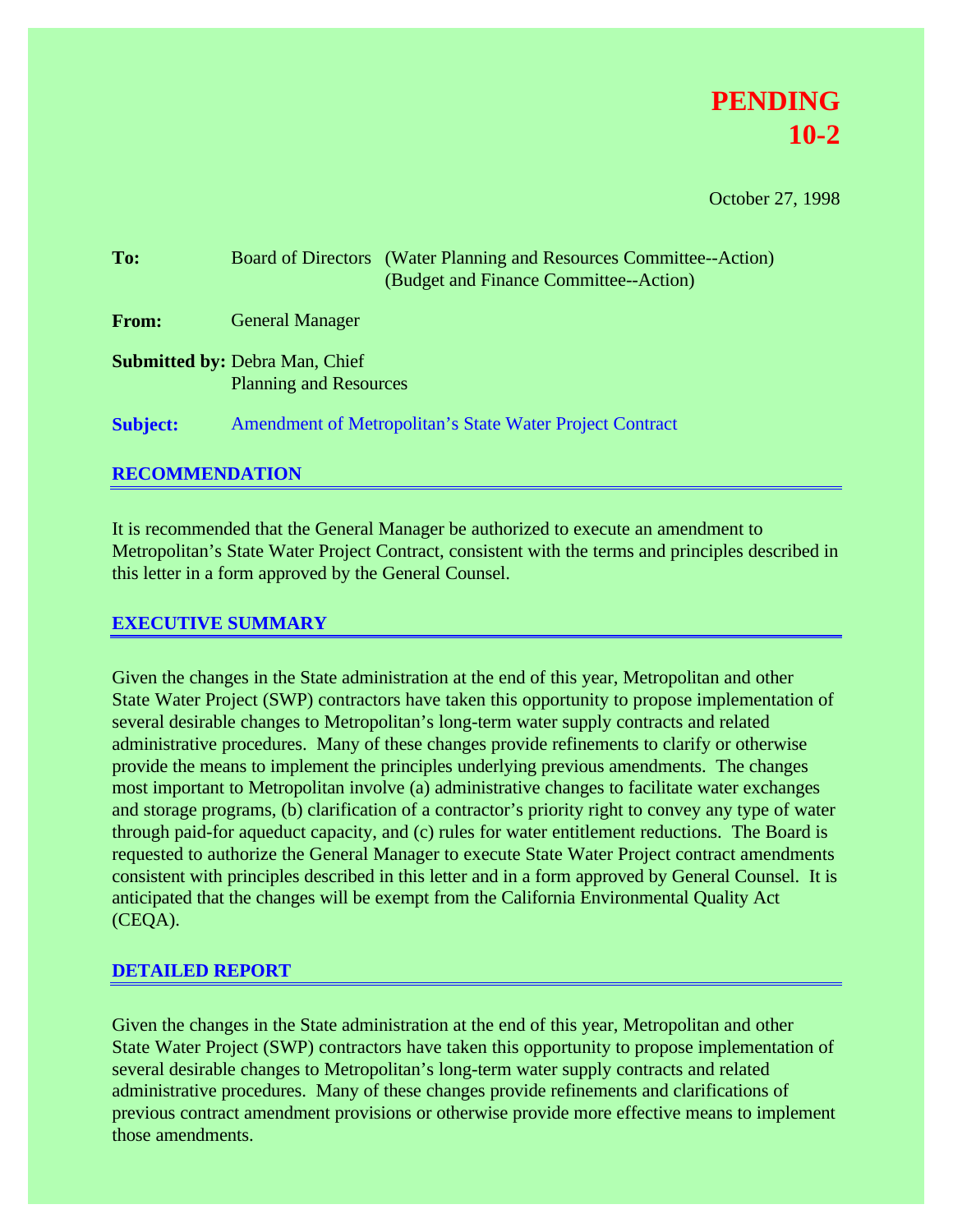During the period of August through October 1998, SWP contractor representatives and Department of Water Resources (DWR) staff discussed several proposed principles for water supply contract amendments and changes in administrative procedures. Copies of the October 19, 1998, Statement of Principles are available from the Executive Secretary. Those principles of most significance to Metropolitan are summarized below:

### **Storage and Exchange Programs**

The current contract provides a contractor with the opportunity to enhance the reliability of its water supplies by storing water outside of its service area and by participating in water exchanges. The proposed administrative changes would further support this practice by clarifying that unbalanced storage and exchange programs (where a contractor may deliver up to twice as much water as is returned) are acceptable if there is rational justification, e.g., lower value wet-year water is provided in return for a lesser amount of higher value dry-year water.

To further encourage this type of water management, the contract would be amended to provide that a contractor storing or exchanging water would not be subject to use-of-facilities fees if that contractor or the contractor receiving the water participates in the repayment of the aqueduct reaches needed for the transaction.

### **Aqueduct Delivery Priorities/Charges**

If there is insufficient capacity to make water deliveries to all contractors, the current contract prioritizes deliveries based on type of water being delivered. The proposed amendment clarifies that a contractor would have first priority to move any type of water through the capacity on which its aqueduct facility payments are based. (DWR has recently expressed concern regarding contractors being able to convey non-SWP supplies with the same priority as project supplies. Discussions continue on this topic.)

The amendment would also increase the options to contractors that need additional capacity to convey SWP entitlement purchased from another contractor. A contractor could (a) purchase excess capacity from another contractor, (b) pay past and prospective costs for a first priority to unused capacity, or (c) pay only prospective costs for a second priority to unused capacity.

## **Entitlement Reductions**

The current contract provides that a contractor may temporarily reduce its water supply entitlement and be relieved of Delta Water charges associated with the reduction. The unpaid costs are then amortized and added to the Delta Water charge of all contractors. This procedure results in a near-term revenue shortfall to DWR.

To address this problem for the currently anticipated entitlement reductions, the proposed contract amendment would authorize DWR to increase contractors' annual charges to cover revenue shortfalls associated with entitlement reductions of up to 100,000 acre-feet. Increased charges would be allocated to contractors in proportion to their entitlements.